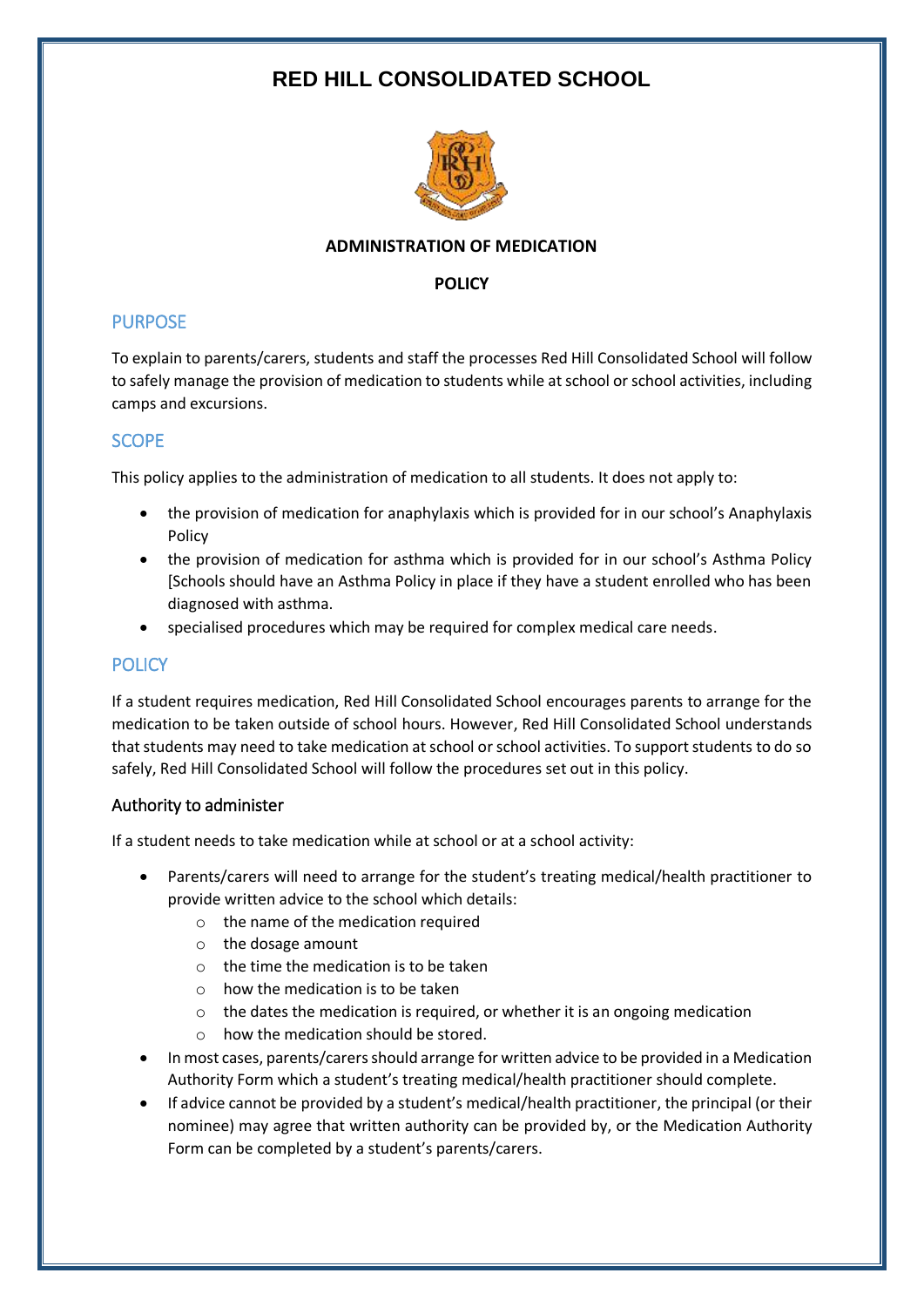The principal may need to consult with parents/carers to clarify written advice and consider student's individual preferences regarding medication administration (which may also be provided for in a student's Student Health Support Plan).

Parents/carers can contact the First Aid Officer for a Medication Authority Form.

#### Administering medication

Any medication brought to school by a student needs to be clearly labelled with:

- the student's name
- the dosage required
- the time the medication needs to be administered.

Parents/carers need to ensure that the medication a student has at school is within its expiry date. If school staff become aware that the medication a student has at school has expired, they will promptly contact the student's parents/carers who will need to arrange for medication within the expiry date to be provided.

If a student needs to take medication at school or a school activity, the principal (or their nominee) will ensure that:

- 1. Medication is administered to the student in accordance with the Medication Authority Form so that:
	- the student receives their correct medication
	- in the proper dose
	- via the correct method (for example, inhaled or orally)
	- at the correct time of day.
- 2. A log is kept of medicine administered to a student.
- 3. Where possible, two staff members will supervise the administration of medication.
- 4. The teacher in charge of a student at the time their medication is required:
	- is informed that the student needs to receive their medication
	- if necessary, release the student from class to obtain their medication.

#### *Self-administration*

In some cases it may be appropriate for students to self-administer their medication. The principal may consult with parents/carers and consider advice from the student's medical/health practitioner to determine whether to allow a student to self-administer their medication.

If the principal decides to allow a student to self-administer their medication, the principal may require written acknowledgement from the student's medical/health practitioner, or the student's parents/carers that the student will self-administer their medication.

#### Storing medication

The principal (or their nominee) will put in place arrangements so that medication is stored:

- securely to minimise risk to others
- in a place only accessible by staff who are responsible for administering the medication
- away from a classroom (unless quick access is required)
- away from first aid kits
- according to packet instructions, particularly in relation to temperature.